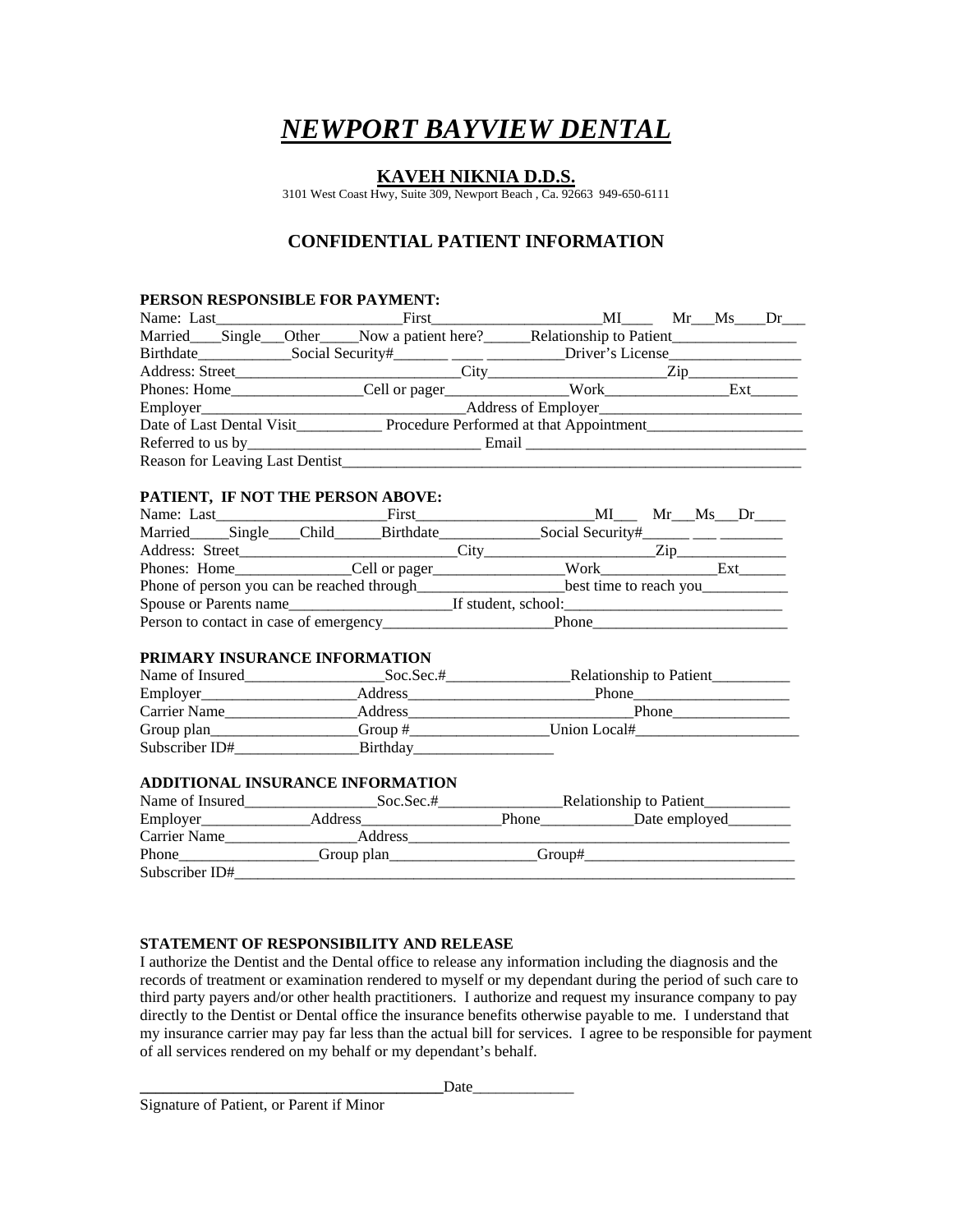## **KAVEH NIKNIA D.D.S.**

3101 West Coast Hwy, Suite 309, Newport Beach, Ca.92663 949-650-6111

| PATIENT NAME | AGE | <b>GENDER</b> |  |
|--------------|-----|---------------|--|
| <b>DATE</b>  |     |               |  |
|              |     |               |  |

Please answer all questions and fill in blank spaces when indicated. Answers to the following questions are for our records only and will be confidential.

| YES                                                                            | NO | <b>COMMENTS</b> |
|--------------------------------------------------------------------------------|----|-----------------|
| 1. Has there been any change in your general health                            |    |                 |
| Within the past year?                                                          |    |                 |
|                                                                                |    |                 |
| 3. My last physical exam was on $\frac{1}{\sqrt{1-\frac{1}{2}}}$               |    |                 |
| 4.Are you now under the care of a physician?                                   |    |                 |
| 5. The name of my physician is                                                 |    |                 |
|                                                                                |    |                 |
| address                                                                        |    |                 |
| telephone                                                                      |    |                 |
| 6. Have you had any serious illness or operation? ____________________________ |    |                 |
| If so, what was it?                                                            |    |                 |
| 7. Have you been hospitalized in the past 5 years?                             |    |                 |
| For what?                                                                      |    |                 |
| 8. Do you have or have you had any of the                                      |    |                 |
| following diseases or problems:                                                |    |                 |
| A. Damaged heart valves, or artificial valves______ _________                  |    |                 |
| B. Congenital heart lesions or murmers                                         |    |                 |
| C. Cardiovascular disease (heart trouble, heart                                |    |                 |
| Attack, coronary insufficiency or occlusion,                                   |    |                 |
| High blood pressure, arteriosclerosis, stroke)______ ________                  |    |                 |
| D. Do you have a cardiac pacemaker?                                            |    |                 |
| E. Have you taken Fen-Phen/Redux for                                           |    |                 |
|                                                                                |    |                 |
|                                                                                |    |                 |
|                                                                                |    |                 |
|                                                                                |    |                 |
|                                                                                |    |                 |
|                                                                                |    |                 |
|                                                                                |    |                 |
|                                                                                |    |                 |
|                                                                                |    |                 |
| N. Do you have prosthetic joint, implants,                                     |    |                 |
| Bone plates or screws?                                                         |    |                 |
| If so, what                                                                    |    |                 |
| 9. Have you had abnormal bleeding associated with                              |    |                 |
|                                                                                |    |                 |
|                                                                                |    |                 |
| 11. Do you have any blood disorder or anemia? __________ _________             |    |                 |
| 12. Have you had surgery or x-ray treatment for                                |    |                 |
| a tumor, growth, or other condition of your                                    |    |                 |
|                                                                                |    |                 |
|                                                                                |    |                 |
| If so, what                                                                    |    |                 |
| 14. Are you taking any of the following:                                       |    |                 |
|                                                                                |    |                 |
|                                                                                |    |                 |
|                                                                                |    |                 |
|                                                                                |    |                 |
|                                                                                |    |                 |